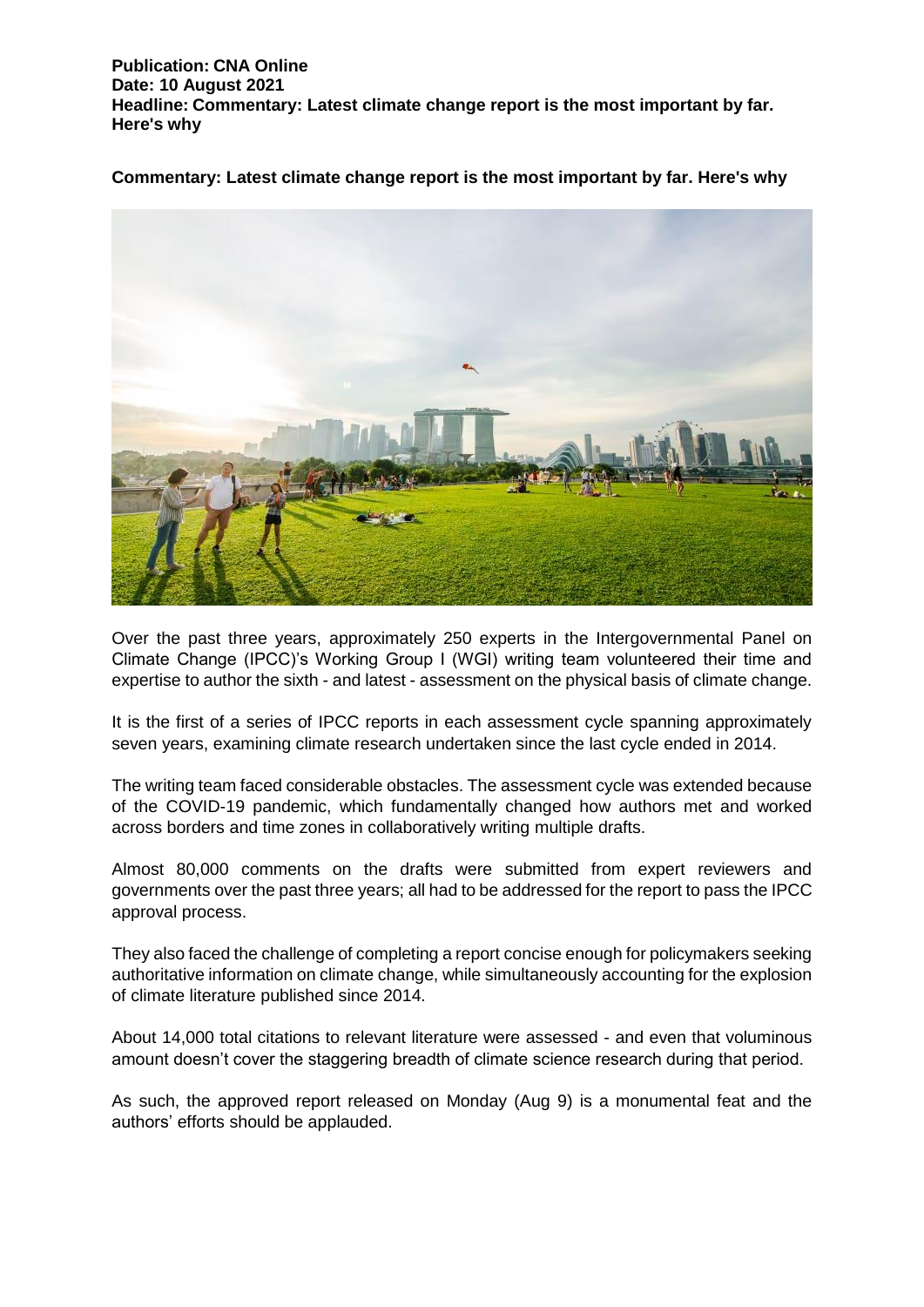# **CLEAR HUMAN INFLUENCE ON MORE FREQUENT EXTREME WEATHER EVENTS**

While the report's fundamental conclusion - that climate change is happening and that humans are causing it - isn't new, there are three key takeaways worth highlighting.

First, stronger evidence has emerged of clear human influence on more frequent extreme weather events across the globe, such as rainfall, droughts, severe storms like cyclones, and from compound events like wildfires driven by heatwaves and dry conditions.

We can say with strong confidence that historical "natural" variability of the climate system alone can no longer explain most extreme weather events experienced since 2014.

Instead, human influence, through increased greenhouse gas (GHG) emissions and land cover change, is now the prime suspect.

# **AVERAGE GLOBAL TEMPERATURES WILL EXCEED PARIS AGREEMENT'S THRESHOLD GOALS**

Second, it appears all but certain that average global surface temperatures, currently at 1.1 degrees Celsius above the baseline pre-industrial era in the 19th Century, will exceed the 1.5 and 2 degrees Celsius threshold goals of the 2015 Paris Agreement.

Without rapid cuts to the approximately 50 billion tonnes of carbon dioxide equivalent gases currently emitted worldwide per year, we will pass 1.5 degrees Celsius sometime early during the next decade.

Even the reduced emissions from COVID-19 lockdowns over the past 18 months will not slow future temperature increases; the temporary blip is more than offset by the momentum from decades of accelerating global GHG emissions that won't abate.

Yet, the report also assesses that scenarios with stringent global GHG emissions cuts during this decade, resulting in net-zero emissions by 2050, can stabilise temperatures below 2 degrees Celsius - and as close as possible to 1.5 degrees Celsius - by 2100.

This small window of opportunity to meet the Paris Agreement goal, however, will continue shrinking every year without substantive action.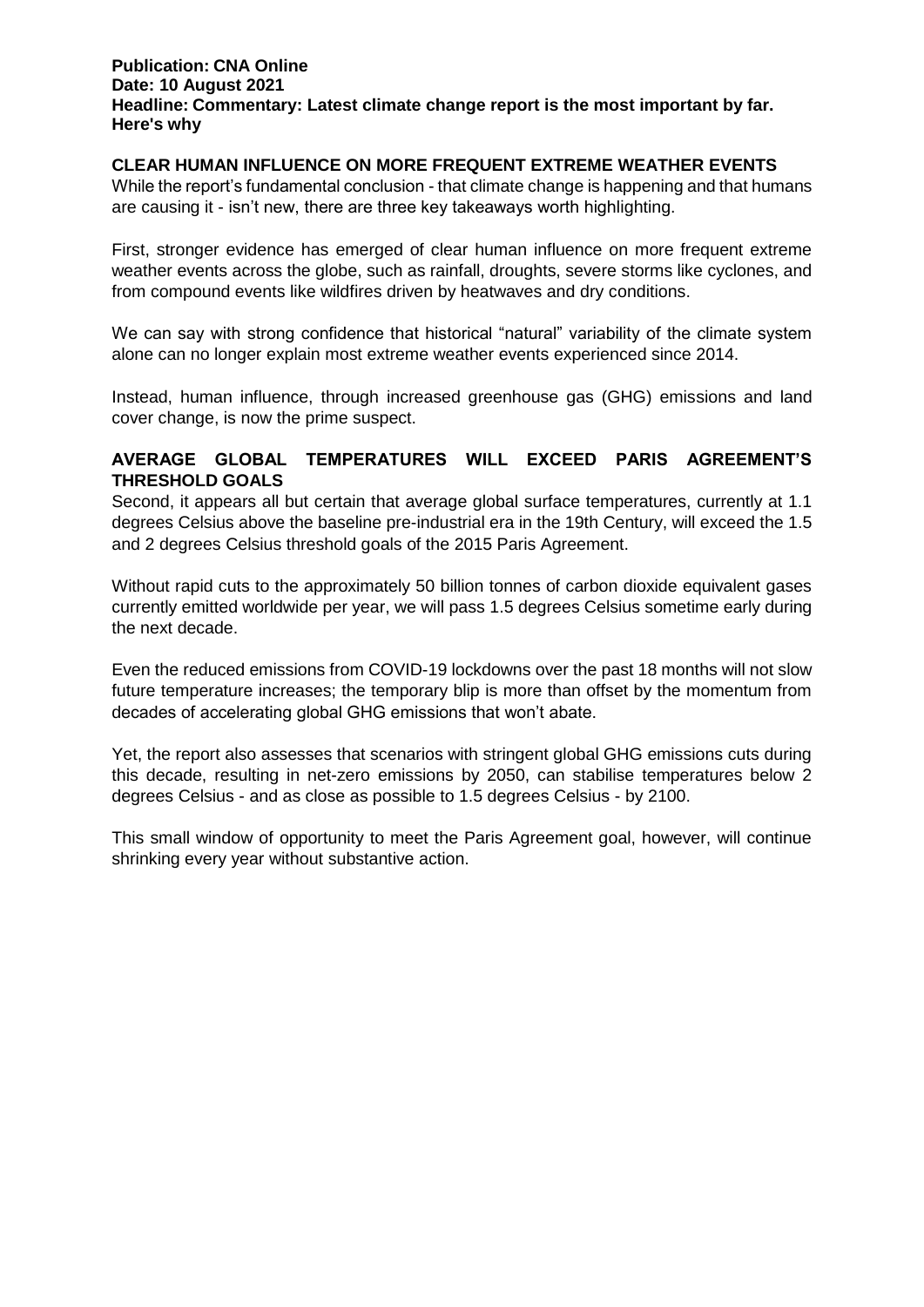

As a low-lying island, Singapore is especially vulnerable to the "grave threat" of rising sea levels, Prime Minister Lee Hsien Loong has warned. (File photo: AFP/Roslan RAHMAN)

# **NET-ZERO EMISSION GOALS HAVE BECOME EVEN MORE CRITICAL**

Third, the need for action is urgently critical since the report clearly articulates a bleak climate future without achieving the net-zero goal.

A useful analogy with the recently concluded Tokyo Olympics may help illustrate this point. Adding GHG emissions to the climate system and the resulting change in extreme weather is akin to an athlete's health when continuously using performance-enhancing drugs.

Record-breaking extreme weather events like the heatwaves, severe storms, and wildfires that we've seen across the globe over the past few months are likely to occur more frequently in the years to come, just like record sporting performances from athletes' consistent usage of human growth hormone or anabolic drugs.

As continued steroid use often leads to debilitating chronic health issues for athletes, the report also stresses long-term and potentially irreversible changes to our planet, such as the continued melting of massive Greenland and Antarctic glaciers leading to dangerous levels of sea level rise.

Just like drug overuse in sports can damage an athlete's future health and lead to premature death, we must therefore be wary of uncontrolled GHG emissions and its detrimental risks to societies.

Indeed, these risks can be existential, as Prime Minister Lee Hsien Loong noted in his 2019 National Day Rally regarding the environmental and geopolitical threats of rising sea levels to Singapore.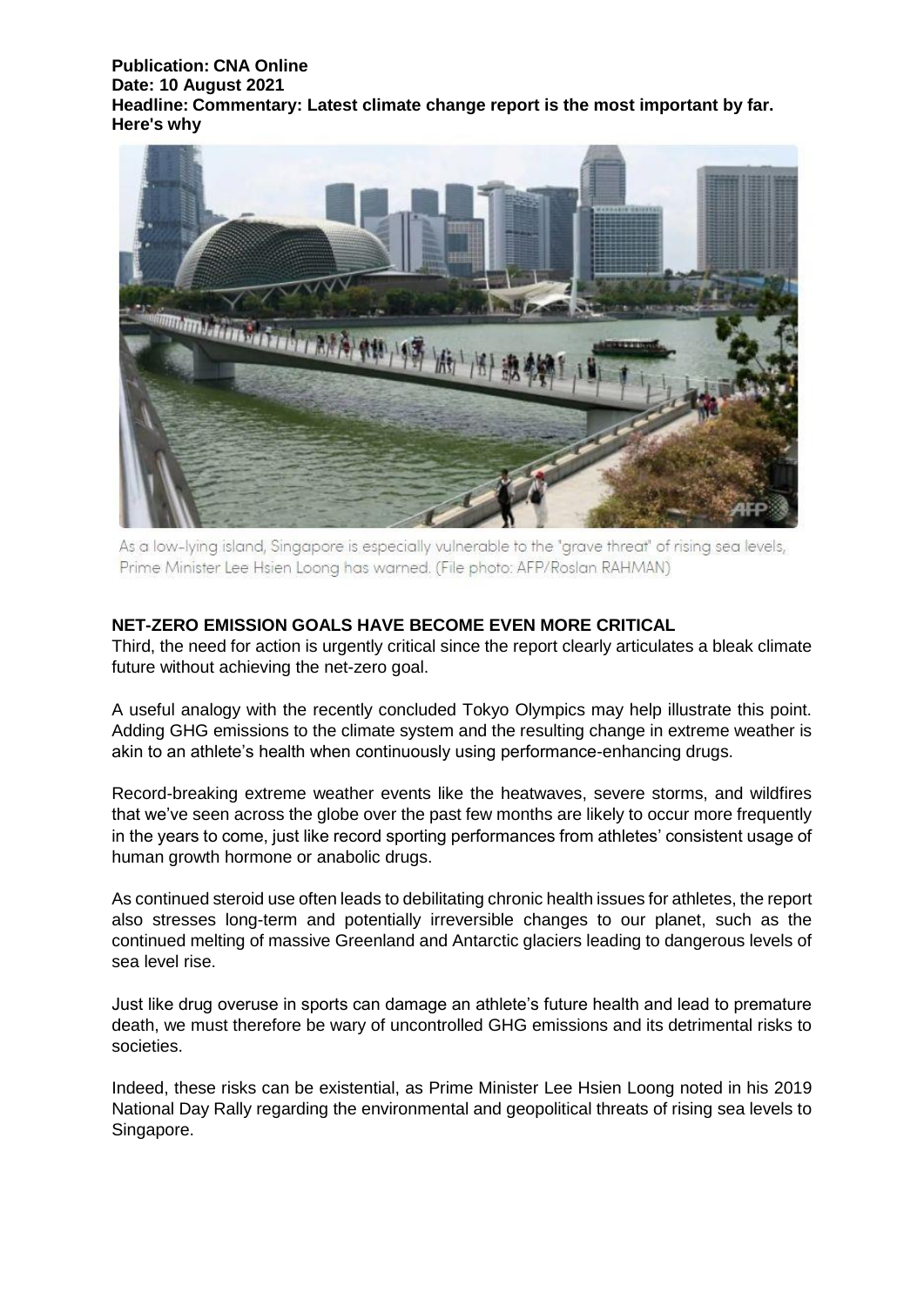# **A NEW CLIMATE ATLAS TO SEE HOW REGIONS LIKE SOUTHEAST ASIA WILL FARE**

In this IPCC assessment cycle, detailed information into climate risk assessment, particularly on climate hazards arising under different global warming levels (i.e., 1.5, 2 degrees Celsius or beyond), is available for discrete geographical regions like Southeast Asia.

While the report describes and assesses such risks for different regions in detail, one exciting development stands out.

The regional variations in climate - from historical data and from projected climate model simulations assessed by the IPCC - will be publicly available through an interactive online atlas.

Users can analyse and download the numerous datasets used in the report for their regions of interest, and access synthesised information for climatic impact drivers such as temperature, rainfall and sea level rise.

As an educator, it is often difficult to dynamically display the variety of potential climate futures for my students, especially at regional levels and over different time periods.

They - and their families and loved ones who live, work and play in Southeast Asia - are more invested in knowing how climate change affects them locally, which can be significantly different than the global "big-picture" impacts.

For instance, the atlas illustrates that some coastal Southeast Asian cities like Manila likely face greater risks from wet weather extremes and more intense tropical cyclones, while other cities in the region like Singapore instead face greater heat risks with each degree Celsius of additional warming.

Having this atlas will be an exciting communication tool to clearly illustrate concepts of climate science for students and for many other stakeholders affected by climate change, as well as demonstrate the regional outcomes of global action (or inaction) on GHG emissions.

## **SO, WHAT'S NEXT?**

The report articulates the dire nature of the climate emergency we face, and provides important information for accelerating action towards the Paris Agreement goals in the 26th UN Climate Change Conference of the Parties (COP26) in Glasgow held this November.

For the IPCC, subsequent reports building on WGI's work will be released next year from Working Group II (dealing with climate impacts, adaptation, and vulnerability) in February, Working Group III (on climate mitigation) in March, and a Synthesis Report from all Working Groups in September.

Taken together, these documents provide an important blueprint for people to understand what can be done to address the climate emergency we face.

However, our work as IPCC authors has one important caveat. While we objectively assess relevant science-based climate policy options for governments, we do not formally prescribe such policies in our reports.